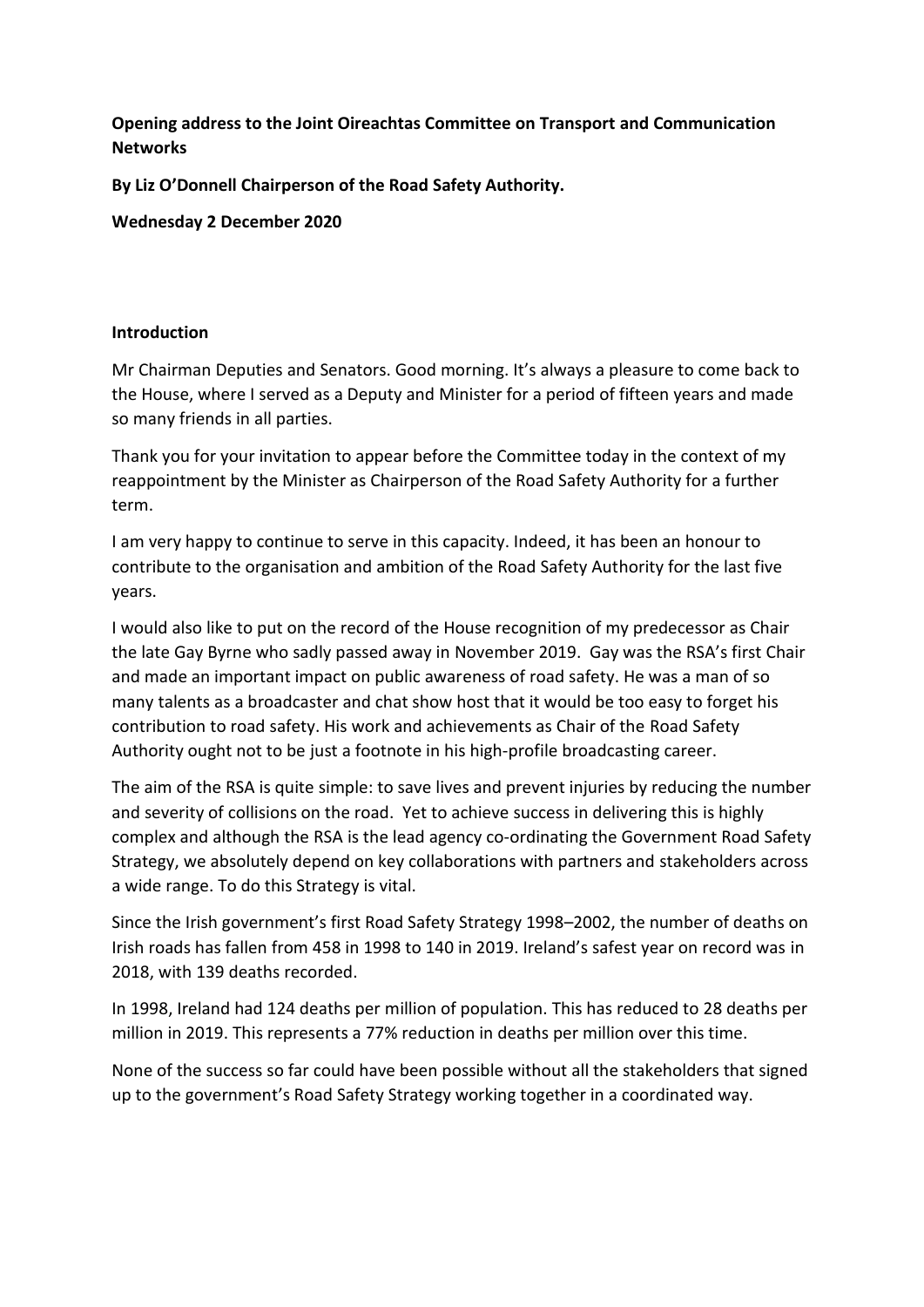### **Road Safety Update**

Unfortunately, we have seen an increase in fatalities with 10 more people being killed on our roads this year compared to last year. This is a concern and emphasises the need to continue focusing educational and enforcement measures to tackle the main causes of collisions. A breakdown of road deaths to date this year is provided in the Appendix.

Ireland is now a world leader in road safety, ranked the second safest European Union Member State in 2019, in terms of road mortality surpassed only by Sweden. Globally Ireland is ranked fourth safest country in the world. At an EU level Ireland is participating in a road safety exchange where the RSA is mentoring Portugal and Romania on how they can improve their road safety record.

## **Government Road Safety Strategy 2013 to 2020**

The current Government Road Safety Strategy started in 2013 and concludes at the end of this year.

Between 2013 and 2019 road traffic fatalities have reduced by 26% in Ireland, while EU-27 rates have reduced by only 6%.

The implementation of measures contained in the Strategy have delivered this reduction.

New road safety legislation has had a positive impact on behaviour. For example, new laws on learner drivers, safe overtaking of cyclists, the introduction of screening for drug driving at the roadside, tougher penalties for drink driving, and the increase in penalty points for speeding, seatbelt and mobile phone offences.

The strategic and operational engagement by the RSA with AGS has also been a key success factor. The introduction of the Garda Mobility enforcement App was a significant milestone. And has been described as a game changer for road traffic enforcement.

Our Graduated Driver Licensing System saw the introduction of the 'Novice' for newly qualified drivers and a lower penalty points threshold for both novice and learner drivers was introduced.

The introduction of a risk-based approach to commercial vehicle enforcement. The introduction of updated Medical fitness to Drive Guidelines by the RSA and National Office for Traffic Medicine. The introduction of 30km speed limits in housing estates. The publication of landmark forensic collision investigation reports by the RSA and AGS plus collaboration with the Health Research Board on Collison data gathering. The continued investment in the National Road infrastructure and new road openings. And of course, the RSA's high-profile evidence based public campaigns. All have contributed over the last five years to the reduction in road deaths in injuries.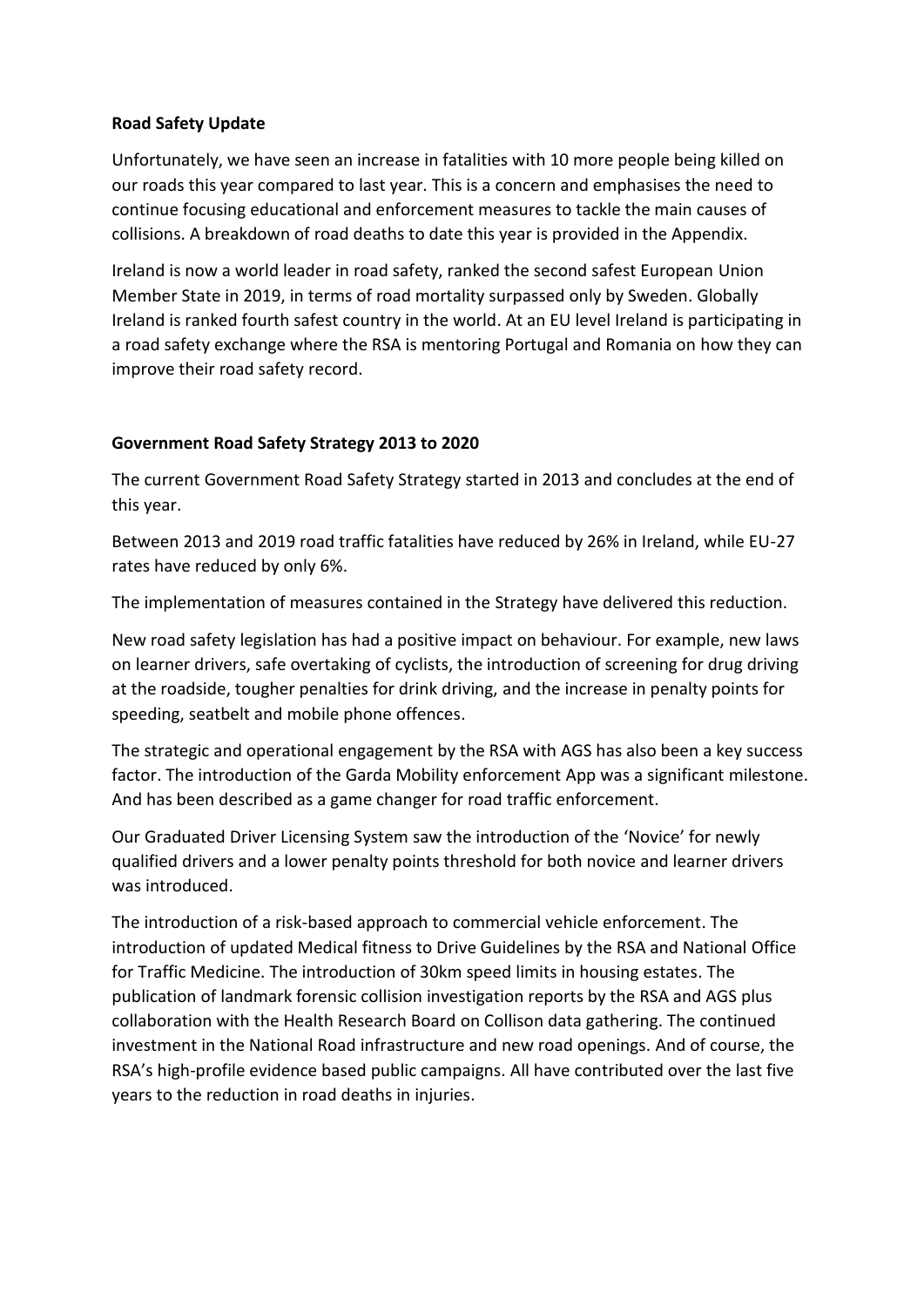### **New Government Road Safety Strategy 2021 to 2030**

The current Road Safety Strategy ends in 2020. The government's next Road Safety Strategy will last for 10 years, from 2021 to 2030.

This Strategy will be aligned with the EU Road Safety Policy Framework 2021–2030, which aims at halving the number of fatalities and serious injuries on European roads by 2030, as a milestone on the way to 'Vision Zero' – zero fatalities and serious injuries by 2050.

This is also in keeping with the 3rd Global Ministerial Conference on Road Safety which culminated in the forward looking 'Stockholm Declaration' which took place in February of this year and which calls for a new global target to reduce road deaths and injuries by 50% by 2030.

The current Programme for Government has identified that the next Government Road Safety Strategy will have a 'Vision Zero' approach at its core.

### **'Vision Zero' Approach**

'Vision Zero' is a best-practice strategy that aims to eventually end all road traffic fatalities and severe injuries, supported by shorter-term targets. The long-term 'Vision Zero' strategy uses the 'Safe System' approach. It seeks the inclusion of road safety and a safe system approach as an integral element of land use, street design, transport system planning and governance, especially for vulnerable road users and in urban areas.

It recognises that people make mistakes that can lead to road crashes. These are often inadvertent mistakes made by otherwise compliant road users. The 'Safe system' compensate for this so that road users are always protected.

Delivering on a 'Vision Zero' won't be easy. It will be challenging but is achievable with the highest levels of leadership right down to local community level in this country. It is important to remember this is not an RSA Road Safety Strategy but a Government Road Safety Strategy. For it to be successful the buy in of all the key agencies into the Vision ZERO / Safe System approach is crucial.

And the reason we must deliver on this vision is for the families of those people who have been killed or seriously injured on our roads. I have read the letters and emails they've sent me. Their stories are why we are here, their stories are why we are committed to road safety. Their stories of tragedy, loss and heartbreak must strengthen our resolve. Vision Zero is not just a catchphrase it is a serious commitment to end all death on our road.

We must ensure however that in our road safety strategy, we not only reduce fatalities, but also the number of serious injuries. Road deaths represent only the 'tip of the iceberg' of road collisions.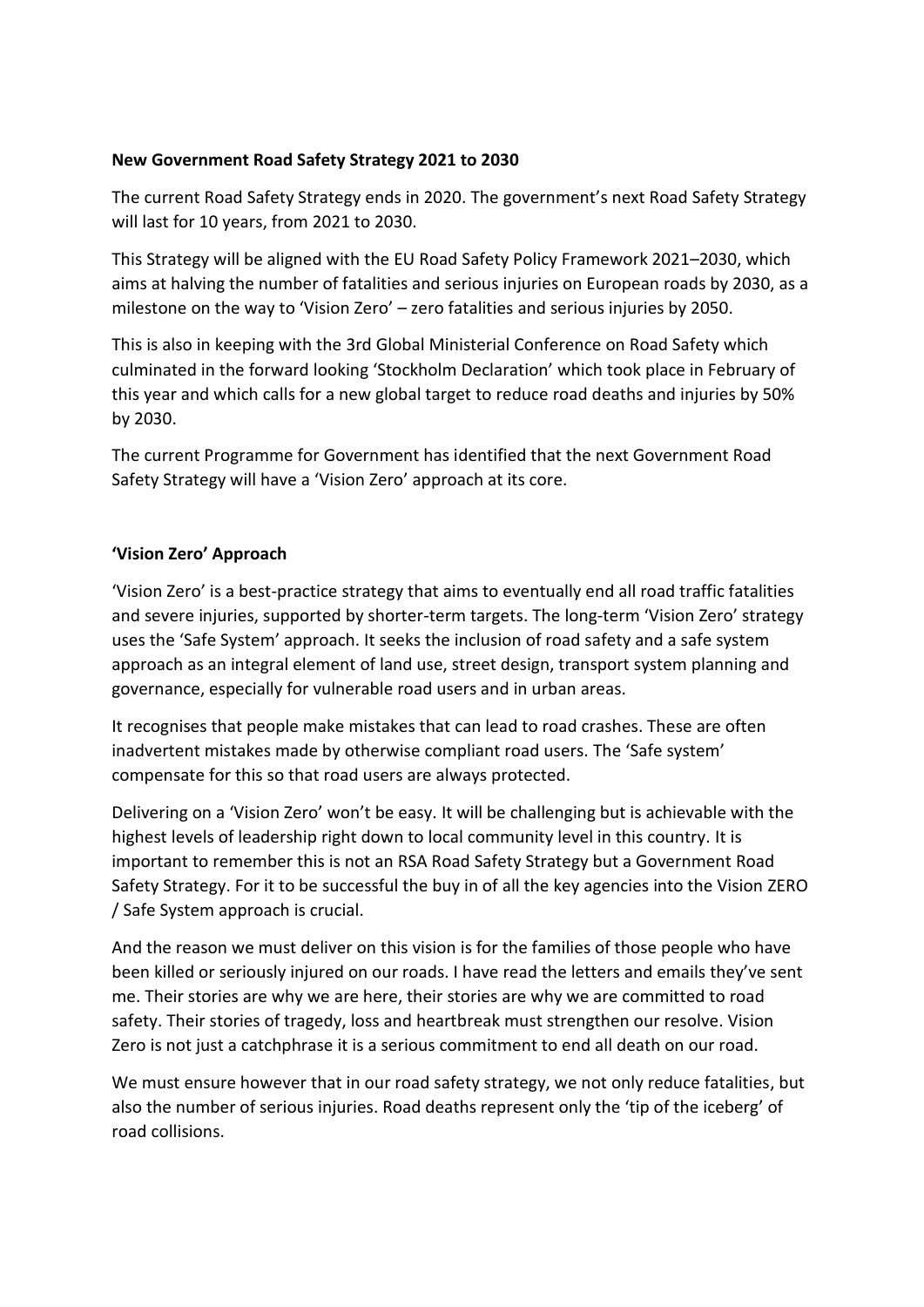Survivors of a serious collision may be viewed as the 'lucky ones' but, they are often dealing with life-changing injuries and personal trauma requiring many months and years of medical attention, rehabilitation and support. Not only are they learning to cope with their injuries, but their families, friends and loved ones are also coming to terms with these life changing injuries and how to support them every day. Serious injuries must be a new focus of the next strategy.

The strategy will not exist in isolation. There are other key government policies and commitments that will both support and influence the strategy, namely how we address climate change, greater active mobility and our support for more and better access to public transport.

We are going to see significant changes on our roads across the lifetime of the strategy.

Technology will be hugely transformative in terms of the vehicles that we drive. In the shortterm we will see the introduction of increased safety standards and safety assist technology in cars to reduce the number of incidents and protect lives.

In the longer-term, we will see more connected and autonomous vehicles on our roads, and we will need to have the appropriate policy and legislation to support this.

At a practical level we are engaging with our key partners, An Garda Síochána, Transport Infrastructure Ireland, the Medical Bureau of Road Safety, the Health and Safety Authority, Department of Justice, Local authorities etc. To evaluate how far we have come and how we set out our strategic ambition and goals for the next ten years. Public consultation is important in this regard and to date we have received in excess of 2,000 submissions from the public on what needs to be addressed in road safety over the next decade. This is an extraordinary response by the public and it clearly highlights the importance the public places on road safety as a social issue in this country.

Changing driver behaviour and eliminating poor choices and reckless driving like speeding and drink and drug driving is not easy. Buy in from the public is important. I want road safety to be a people's project, embraced by our citizens and our young people. I want it to reflect a new perspective of healthy living and sustainable development, in terms of land use, engineering and the construction of roads which are designed with how we want to use them and share them.

A key part of the next Government strategy will be how we protect the lives of vulnerable road users. The lockdowns of this year have transformed how roads are being used and shared by our citizens. Social distancing required by our efforts to combat the spread of Covid-19 has resulted in unprecedented space being made for active travel, walking, cycling, especially by younger people.

Just as remote working has transformed the workplace, interventions to provide space for vulnerable road users had transformed our transport environment and overall mobility. But this has created a new vision, a new possibility for the future not just during a pandemic. We must support this.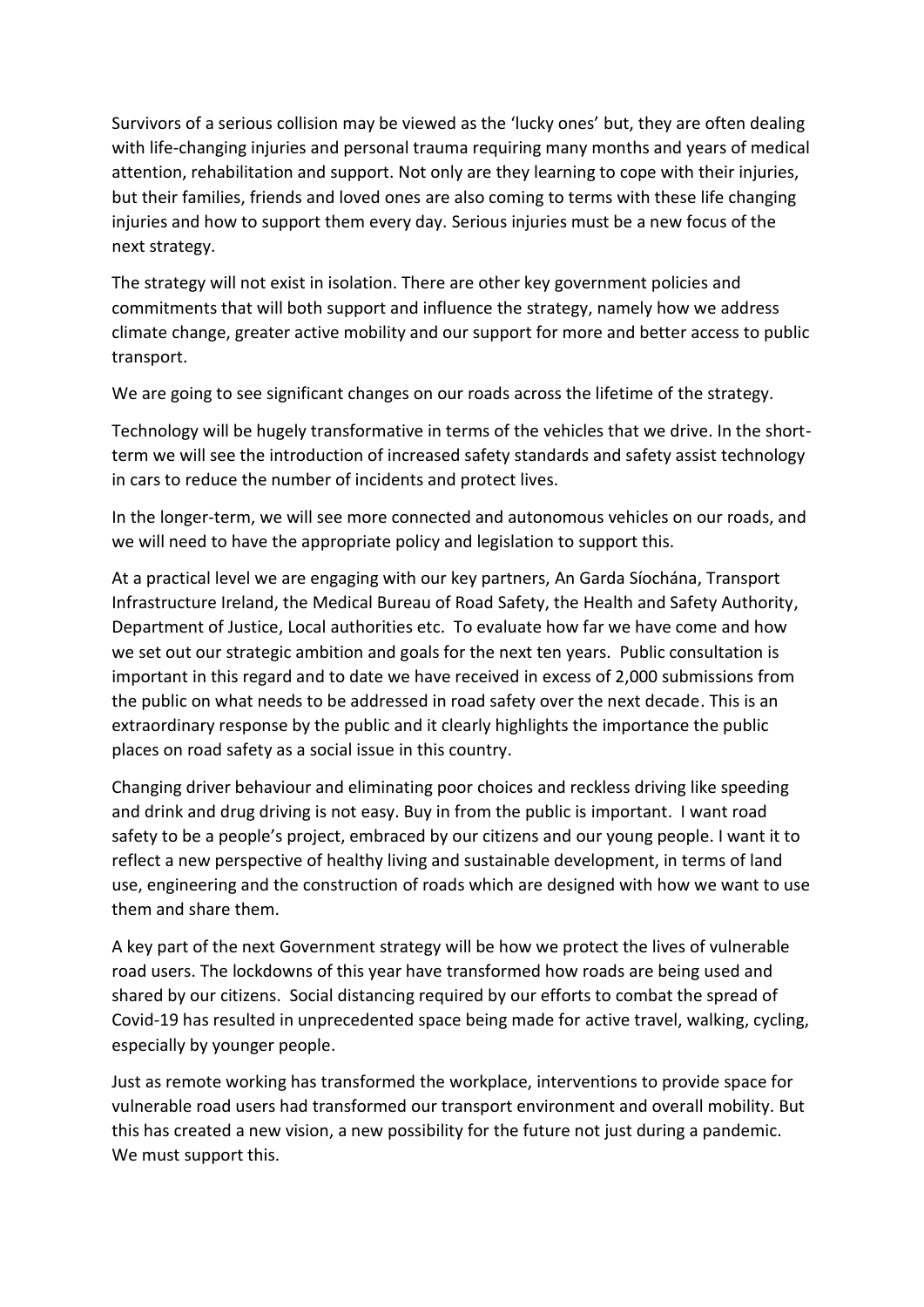## **Digital Strategy.**

A core goal of the RSA's Corporate Plan over the past five years is to drive 'digital transformation' in the delivery of our services, specifically with greater integration of online services. This is in line with the Government's digital strategy which promotes convenient, intuitive and joined up digital services for citizens.

This really is about reducing the administrative burden on both our customer and the RSA so that the efficiency of doing business is improved, time is saved, and customers benefit from a fast-efficient service.

Examples of what 'digital transformation' in the RSA means in practice includes the way people learn to drive and complete the learner permit to full licence journey including driver theory test, driving test booking, learner permits, licence without having to provide the same information repeatedly and making several visits to front offices to avail of the services. We will, of course, continue to provide a front office service for those customers who wish to avail of our services in person. Our streamlined service to customers will also have broader economic, societal and road safety benefits reducing unnecessary journeys, emissions, down time at work.

Our online services will be delivered through our new online 'customer portal' so that it becomes a one stop shop for all our customers who are learning to drive. It will also be the gateway to accessing other RSA services. The 'portal' will allow the customer to set their driving goal and see a clear journey map to achieve it, it will also include education and information to supports customers in becoming safe licensed drivers.

The full rollout of an online service for applying for and renewing a driver licence or learner permit went live this month. The timing of the delivery of this project, could not have been better and will enable people to apply online rather than having to visit a National Driver Licence Service centre in person. The uptake so far has been excellent, and the RSA will be promoting the new system and creating awareness of through targeted notifications to customers and social media initially.

# **Covid-19**

Like other organisations, the RSA has been materially impacted throughout 2020 both financially and operationally as a result of the Covid-19 health emergency. We have put measures in place that allow for the operation of our services in a safe manner, adhering to public health guidelines. Doing so has reduced capacity. However, protecting RSA customers and staff is our primary goal. While the RSA has resumed most of its public services and continued to operate most services through the current Level 5 lockdown, it has as I say been at a reduced capacity basis.

We know that the issue of most concern and frustration for our customers is the delay for driving tests arising from the Covid-19. The RSA has taken steps to increase capacity, and we have made a formal submission to the Department of Transport seeking sanction for the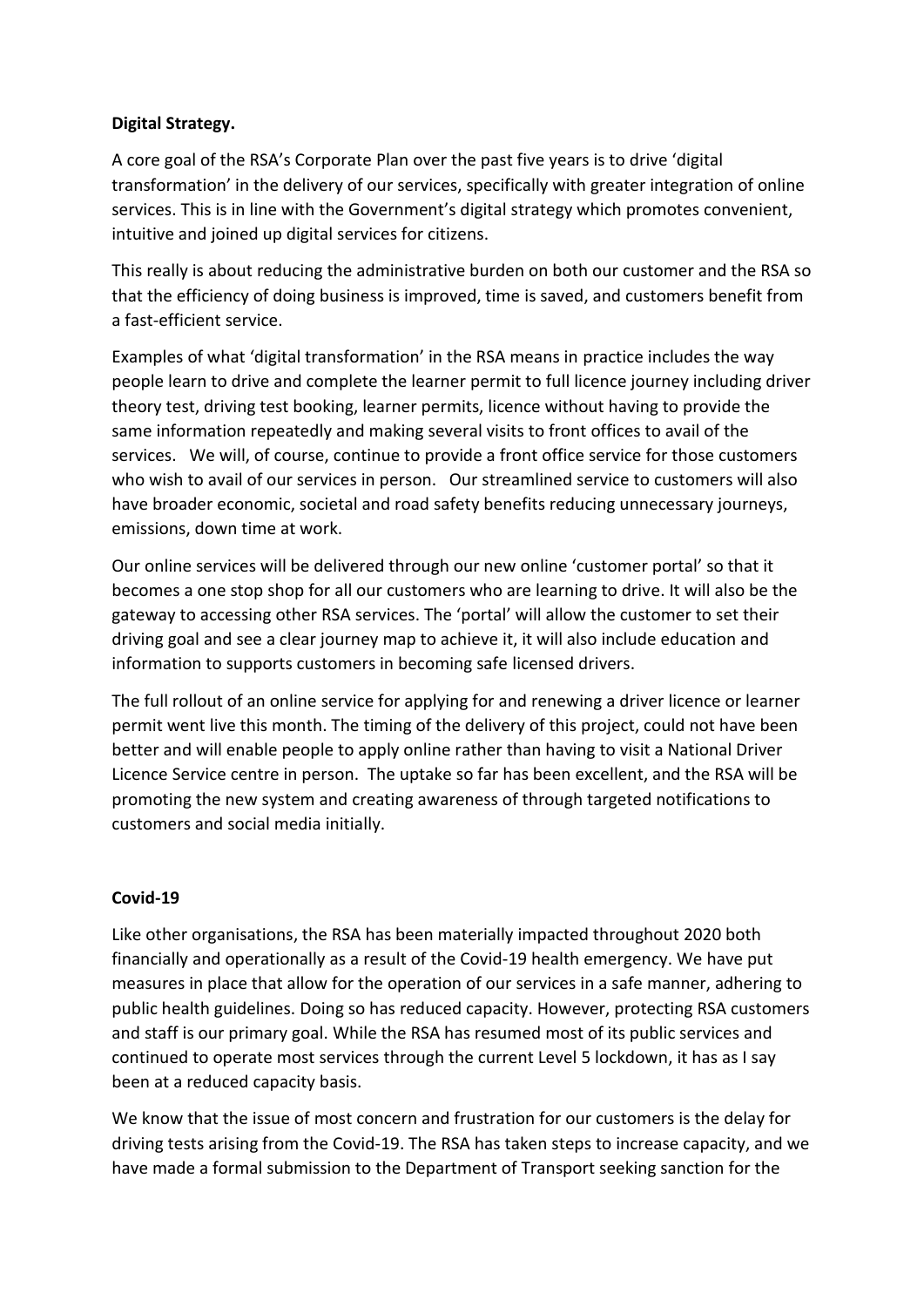recruitment of additional driver testers. Indeed, our CEO Sam Waide has submitted a briefing note to the Committee recently providing an update on the status of our services, and this is appended to the opening statement for your information.

The RSA has continually engaged with its parent Department of Transport on its financial position and on the maintenance of its public services throughout 2020 and will continue this engagement into 2021.

Finally, in my role as Chairperson, if the committee ratifies my nomination today, I will continue working with my fellow Board members, the staff of the RSA, and other agencies to prevent further needless loss of life and injury resulting from road trauma.

I am happy to take questions members may have in relation to my nomination.